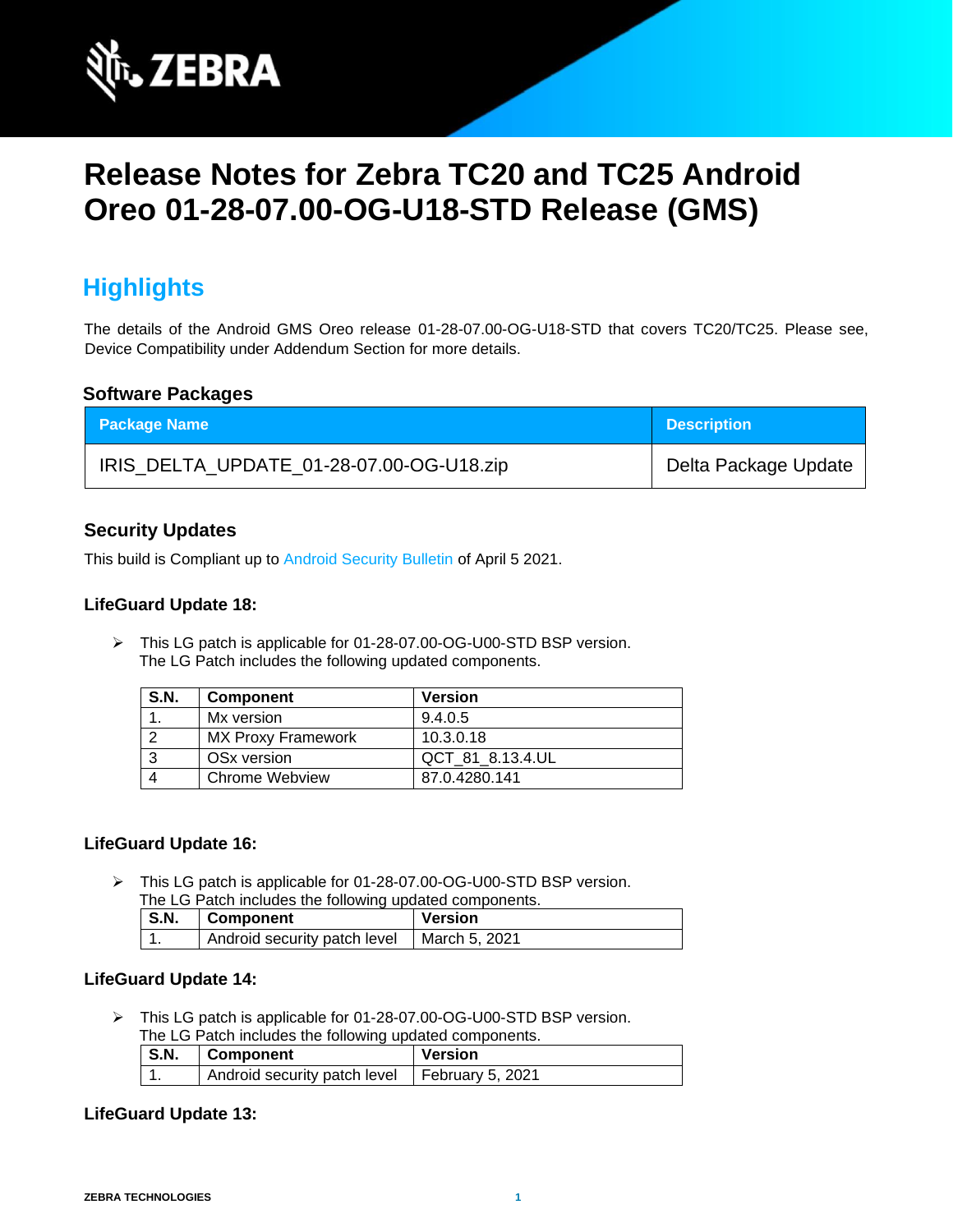

➢ This LG patch is applicable for 01-28-07.00-OG-U00-STD BSP version. The LG Patch includes the following updated components.

| <b>S.N.</b> | <b>Component</b> | <b>Version</b> |
|-------------|------------------|----------------|
| . .         | OemInfo          | 9.0.0.331      |

#### **LifeGuard Update 12:**

- ➢ This LG patch is applicable for 01-28-07.00-OG-U00-STD BSP version. The LG Patch includes the following updated components.
	- FUSIONLITE\_QA\_1\_0.0.0.028\_O Radio: QA\_1\_00.0.0.022\_O Application: QA\_1\_00.0.0.009\_O Middleware: QA\_1\_00.0.0.014\_O

#### **LifeGuard Update 11:**

➢ This LG patch is applicable for 01-28-07.00-OG-U00-STD BSP version. The LG Patch includes the following updated components.

| <b>S.N.</b> | <b>Component</b>     | <b>Version</b> |
|-------------|----------------------|----------------|
|             | <b>Chrome Bowser</b> | 85.0.4183.127  |
|             | OemInfo              | 9.0.0.282      |

#### **Features**

• Added support in OemInfo to allows customer applications and sideloaded applications to read BT MAC address

#### **LifeGuard Update 09:**

➢ This LG patch is applicable for 01-28-07.00-OG-U00-STD BSP version.

| The LG Patch includes the following updated components. |  |  |  |
|---------------------------------------------------------|--|--|--|
| $S.\overline{N}$ .<br><b>Version</b><br>  Component     |  |  |  |
| Android security patch level   October 5, 2020          |  |  |  |

#### **LifeGuard Update 07:**

➢ This LG patch is applicable for 01-28-07.00-OG-U00-STD BSP version. The LG Patch includes the following updated components.

| <b>S.N.</b> | <b>Component</b>          | <b>Version</b> |
|-------------|---------------------------|----------------|
|             | <b>Scanning Framework</b> | 23.1.9.1       |
|             | Zebra Data Service        | 7.0.2.1047     |
|             | OemInfo                   | 9.0.0.198      |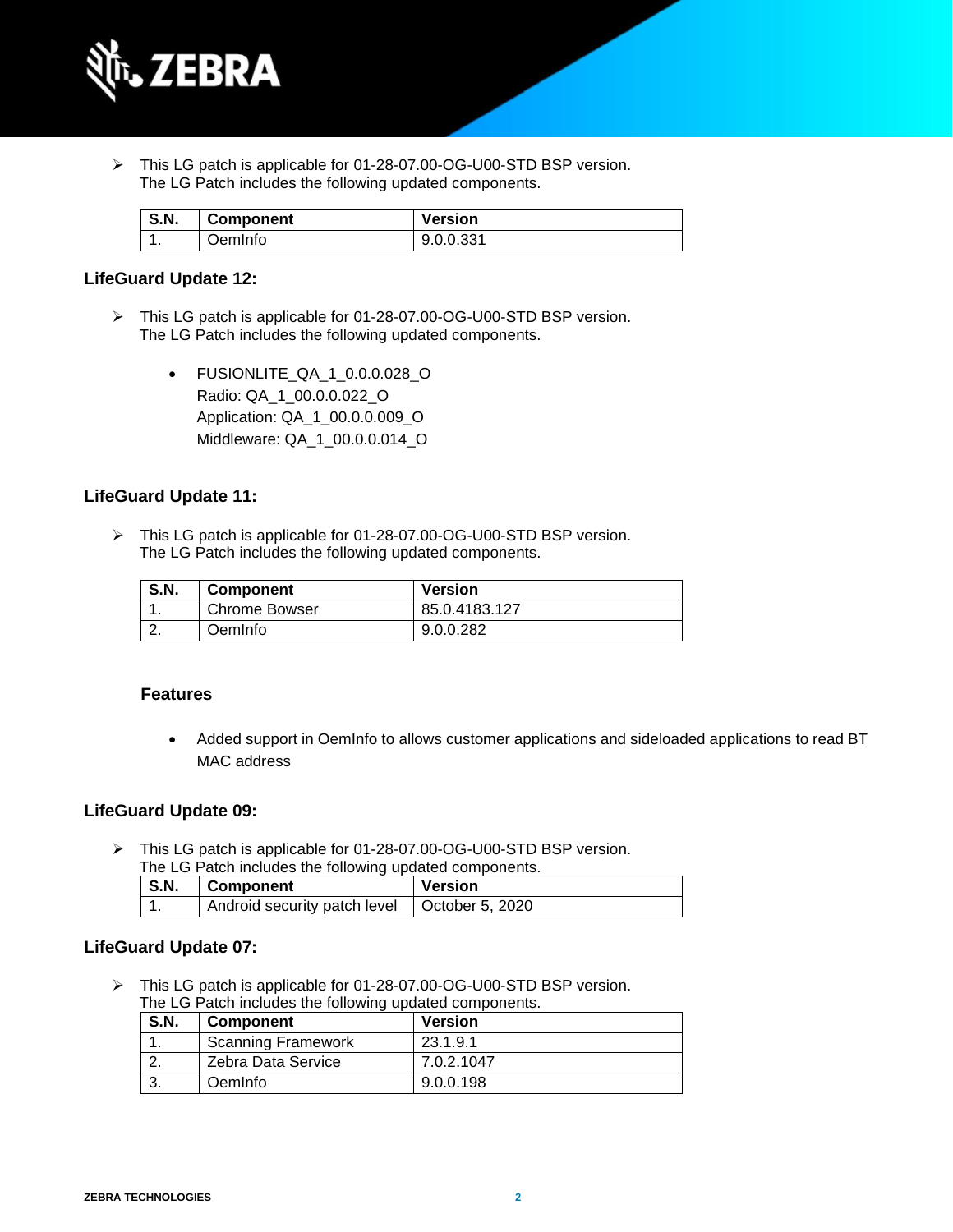

#### **Fixes**

• SPR40287 – Added updates on feature dotcode bar-codes.

#### **LifeGuard Update 05:**

➢ This LG patch is applicable for 01-28-07.00-OG-U00-STD BSP version. The LG Patch includes the following updated components.

| S.N. | <b>Component</b>          | <b>Version</b>   |
|------|---------------------------|------------------|
| 1.   | МX                        | 9.4.0.2          |
| 2.   | Data Wedge                | 7.3.34           |
| 3.   | <b>Stage Now-Client</b>   | 3.4.1.5          |
| 4.   | <b>EMDK for Android</b>   | 7.3.23.2323      |
| 5.   | <b>MX Proxy Framework</b> | 10.0.1.1         |
| 6.   | OSx                       | QCT.81.8.11.4.UL |

#### **Fixes**

• SPR40193/40250 – Resolved an issue wherein user was unable to power off the device by clicking on the Power menu item while automation suite was running on the device.

#### **LifeGuard Update 03:**

- ➢ This LG patch is applicable for 01-28-07.00-OG-U00-STD BSP version. The LG Patch includes the following updated components.
	- FUSIONLITE\_QA\_1\_0.0.0.027\_O Radio: QA\_1\_00.0.0.021\_O Application: QA\_1\_00.0.0.009\_O Middleware: QA\_1\_00.0.0.014\_O

#### **Fixes**

• SPR39819 – Resolve an issue where EXTRA Enter was observed in app's multiline input field on scan the barcode with DW settings have set Action Key Char as "Line Feed".

#### **LifeGuard Update 02:**

- ➢ This LG patch is applicable for 01-28-07.00-OG-U00-STD BSP version. The LG Patch includes the following updated components.
	- FUSIONLITE\_QA\_1\_0.0.0.026\_O Radio: QA\_1\_00.0.0.020\_O Application: QA\_1\_00.0.0.009\_O Middleware: QA\_1\_00.0.0.013\_O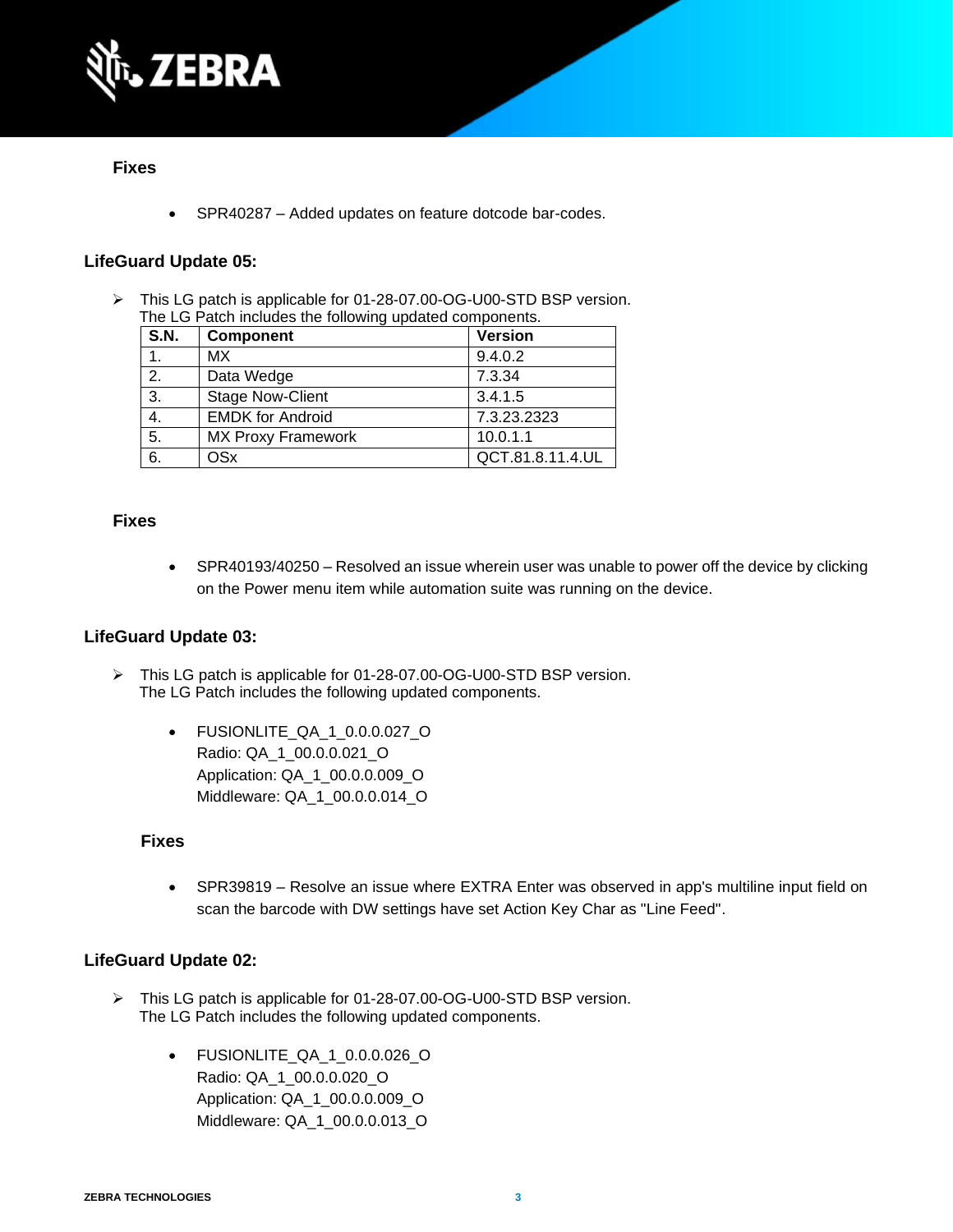

#### **Fixes**

- SPR38643 Added support for "Send Characters As Events" option.
- SPR38723 Resolved an issue wherein the DST time zone for Sao Paolo was shown incorrect.

### **Version Information**

Below Table contains important information on versions

| <b>Description</b>          | <b>Version</b>                                      |
|-----------------------------|-----------------------------------------------------|
| <b>Product Build Number</b> | 01-28-07.00-OG-U18-STD                              |
| <b>Android Version</b>      | 8.1.0                                               |
| <b>Security Patch level</b> | April 5, 2021                                       |
| Linux Kernel                | 3.18.71                                             |
| <b>Component Versions</b>   | Please see Component Version under Addendum section |

## **Installation Instructions**

### **Software update procedure**

The installation instructions assume user has ADB installed on their PC (the adb drivers etc..) and user device has developer options enabled and USB debugging ON. Please check following link for more information on installation and setup instructions.

• [Installation and setup instructions](https://www.zebra.com/content/dam/zebra_new_ia/en-us/software/operating-system/tc20-operating-system/Android-O-OS-Update-TC20-and-TC25-GMS.pdf)

### **NOTE:**

For Enterprise Mobile Device Management, most EMM vendors such as SOTI, AirWatch, MobileIron, etc. WILL require an updated device management agent to support this OREO enterprise device. Do NOT use your existing device management agent and console with this device without first contacting your EMM vendor to understand when the agent supporting this device is available and whether a console upgrade is required as well. Attempting to enroll with an agent that is not validated to support the device will result in errors.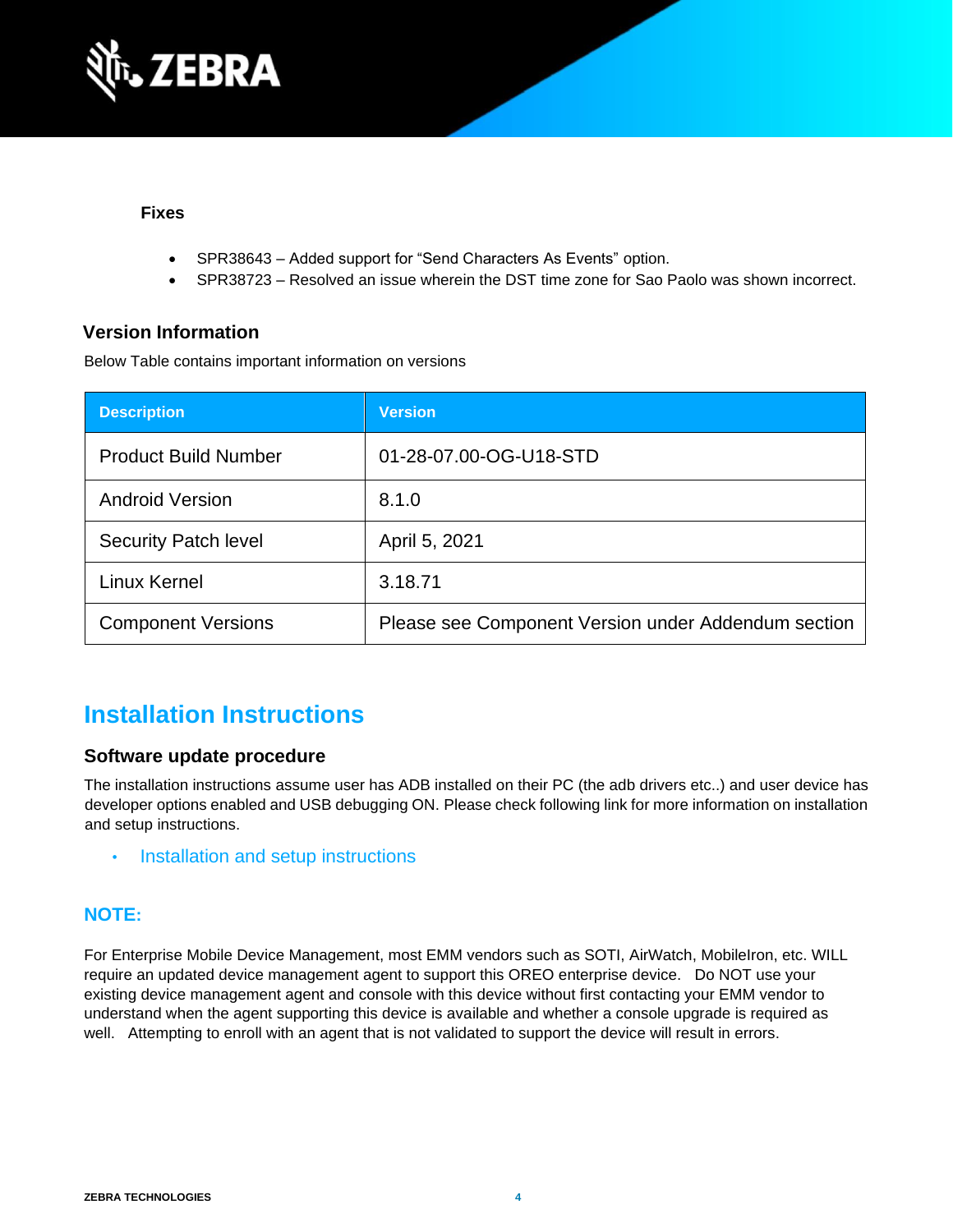

## **Addendum**

## **Device Compatibility**

This software release has been approved for use on the following devices.

| <b>TC20 Home Page</b>     |                                                                 |  |
|---------------------------|-----------------------------------------------------------------|--|
| <b>TC20</b>               |                                                                 |  |
| <b>Device Part Number</b> | <b>Operating System</b>                                         |  |
| TC200J-10C112A6           | Android O GMS ROW - EMEA, LATAM, APAC & Canada                  |  |
| TC200J-10C112US           | Android O GMS US Only                                           |  |
| TC200J-10A111US           | Android O GMS US Only                                           |  |
| TC200J-10A111A6           | Android O GMS ROW - EMEA, LATAM, APAC & Canada                  |  |
| TC200J-10C213A6           | Android O GMS ROW - EMEA, LATAM, APAC & Canada (Premium<br>SKU) |  |
| TC200J-10C213US           | Android O GMS US Only (Premium SKU)                             |  |
| TC200J-10A111TN           | Android O GMS TUNISIA Only                                      |  |
| TC200J-10C112TN           | Android O GMS TUNISIA Only                                      |  |
| TC200J-10C213IA           | Android O GMS INDIA (Premium SKU)                               |  |
| TC200J-10C112IA           | Android O GMS INDIA                                             |  |
| TC200J-10A111IA           | Android O GMS INDIA                                             |  |
| TC200J-1KC111A6           | Android O GMS ROW EMEA, LATAM, APAC & Canada (Keyboard<br>SKU)  |  |
| TC200J-1KC111IA           | Android O GMS INDIA (Keyboard SKU)                              |  |
| TC200J-1KC111TN           | Android O GMS TUNISIA (Keyboard SKU)                            |  |
| TC200J-1KC111US           | Android O GMS US (Keyboard SKU)                                 |  |
| TC200J-10C213AZ           | Android O GMS Australia/New Zealand (Premium SKU)               |  |

## **[TC25 Home Page](https://www.zebra.com/us/en/support-downloads/software/operating-system/tc25-operating-system.html)**

| <b>TC25</b>               |                                 |
|---------------------------|---------------------------------|
| <b>Device Part Number</b> | <b>Operating System</b>         |
| TC25AJ-10C102A6           | Android O GMS ROW - EMEA        |
| TC25AJ-10B101A6           | Android O GMS ROW - EMEA        |
| TC25BJ-10C102A6           | Android O GMS ROW - EMEA & APAC |
| TC25BJ-10B101A6           | Android O GMS ROW - EMEA & APAC |
| TC25BJ-10C102IA           | Android O GMS ROW - INDIA       |
| TC25BJ-10B101IA           | Android O GMS ROW - INDIA       |
| TC25BJ-10C102BR           | Android O GMS ROW - BRAZIL      |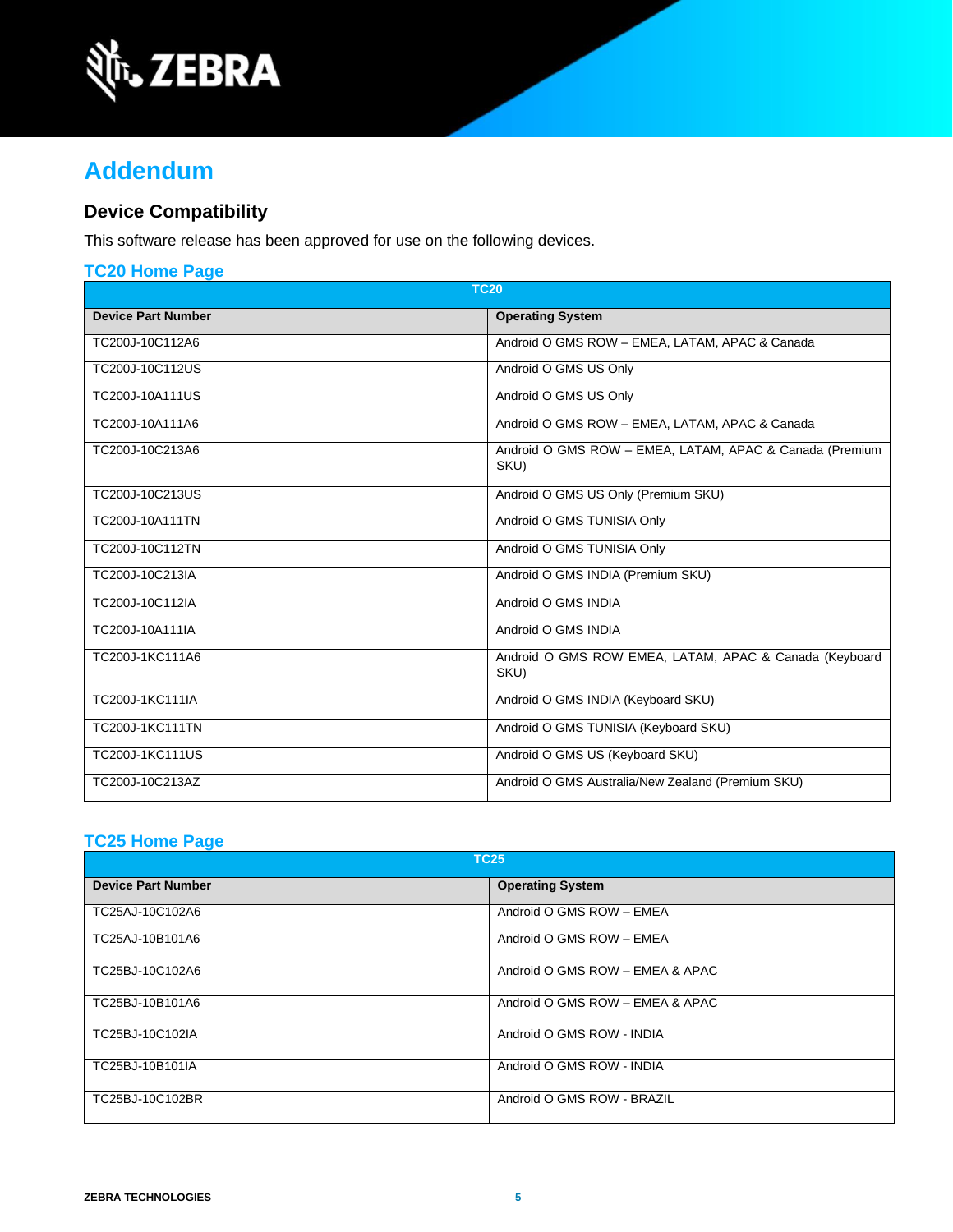

| TC25BJ-10B101BR | Android O GMS ROW - BRAZIL                        |
|-----------------|---------------------------------------------------|
| TC25BJ-10C102JP | Android O GMS ROW - JAPAN                         |
| TC25BJ-10B101JP | Android O GMS ROW - JAPAN                         |
| TC25DJ-10C102AZ | Android O GMS Australia/New Zealand (Premium SKU) |
| TC25AJ-10C102US | Android O GMS NORTH AMERICA - US                  |
| TC25BJ-10B101ID | Android O GMS ROW - INDONESIA                     |
| TC25BJ-10C102ID | Android O GMS ROW - INDONESIA                     |

## **Component Versions**

For detailed release notes, please refer [techdocs.zebra.com,](https://techdocs.zebra.com/) [developer.zebra.com](https://developer.zebra.com/)

| <b>Component / Description</b>      | <b>Version</b>                       |
|-------------------------------------|--------------------------------------|
| <b>Build_version</b>                | 01-28-07.00-OG-U18-STD               |
| Android_version                     | 8.1.0                                |
| Android_SDK_Level                   | 27                                   |
| <b>Android Security Patch Level</b> | April 5, 2021                        |
| Linux_kernel                        | 3.18.71                              |
|                                     | FUSIONLITE_QA_1_0.0.0.028_O          |
|                                     | Radio: QA_1_00.0.0.022_O             |
|                                     | Application: QA_1_00.0.0.009_O       |
|                                     | Middleware: QA_1_00.0.0.014_O        |
| Wifi                                | Firmware: CNSS-PR-4-0-00713/01050102 |
| <b>Platform</b>                     | Qualcomm MSM8937                     |
| <b>Scanning_Framework</b>           | 23.1.9.1                             |
| <b>DWDemo</b>                       | 2.0.15                               |
| <b>OSX</b>                          | QCT.81.8.13.4.UL                     |
| <b>MXMF</b>                         | 9.4.0.5                              |
| <b>Touch</b>                        | Focaltech V1.1 20161103 (fw:0x24)    |
| <b>Acoustic Profiles</b>            | General: CO4.2                       |
|                                     | Cellular: CO4.2                      |
| <b>Bluetooth_Stack</b>              | CNSS-PR-4-0-00713/01050102           |
| Flash_Size                          | 16G /32G                             |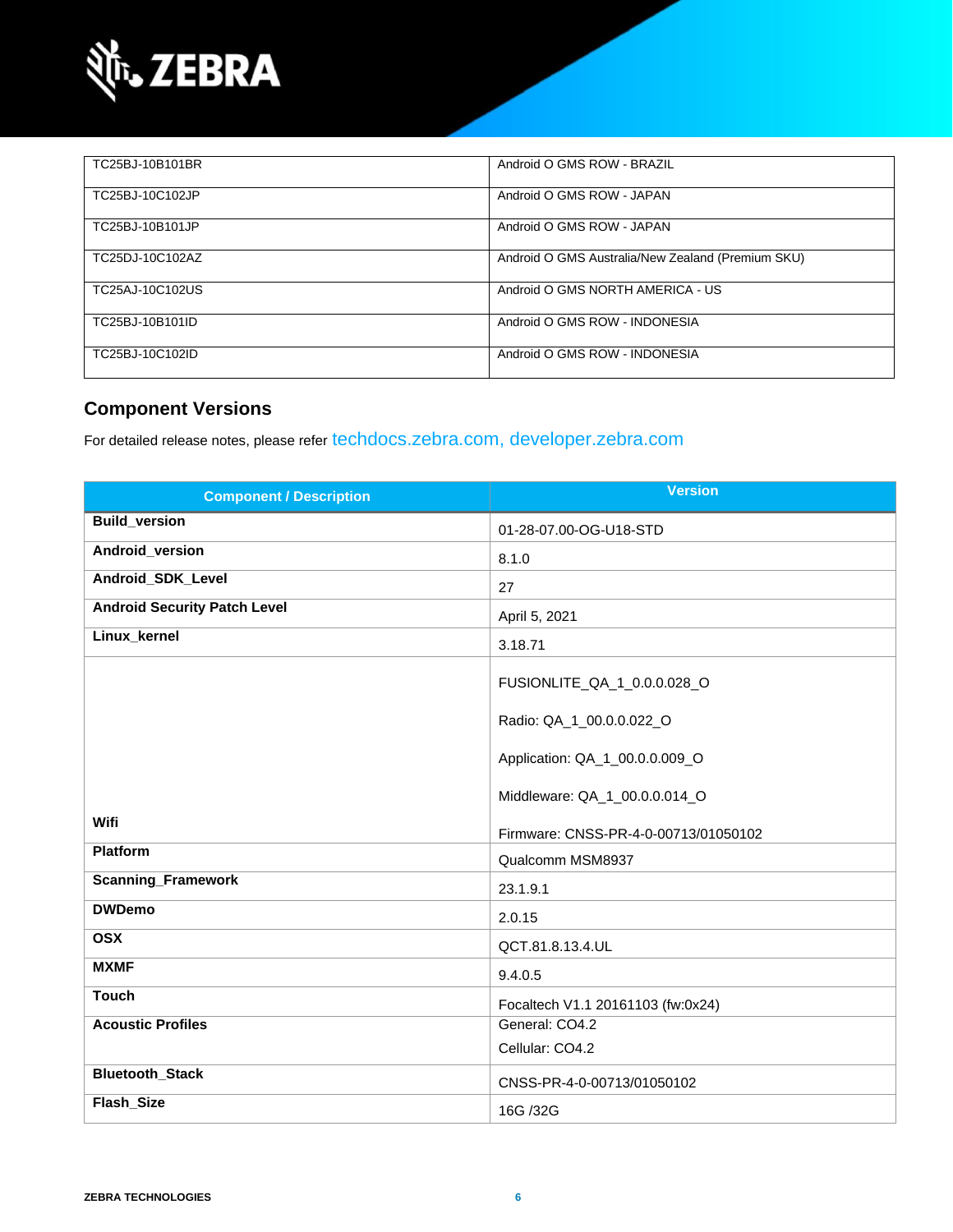

| <b>RAM_Size</b>                | 2G                                                                                                                                                                                                                                                                                                                          |
|--------------------------------|-----------------------------------------------------------------------------------------------------------------------------------------------------------------------------------------------------------------------------------------------------------------------------------------------------------------------------|
| <b>GPS</b>                     | MPSS.JO.3.0.c13-00016-8937_GENNS_PACK-1                                                                                                                                                                                                                                                                                     |
| <b>MMS</b>                     | 8.1.0                                                                                                                                                                                                                                                                                                                       |
| <b>RIL_Version</b>             | Qualcomm RIL 1.0                                                                                                                                                                                                                                                                                                            |
| <b>BT_Pairing_Utility</b>      | 3.15                                                                                                                                                                                                                                                                                                                        |
| <b>Datawedge</b>               | 7.3.34                                                                                                                                                                                                                                                                                                                      |
| Camera                         | 2.0.002                                                                                                                                                                                                                                                                                                                     |
| <b>PTT</b>                     | 3.1.39                                                                                                                                                                                                                                                                                                                      |
| <b>RxLogger</b>                | 5.4.12.0                                                                                                                                                                                                                                                                                                                    |
| <b>StageNow</b>                | 3.4.1.5                                                                                                                                                                                                                                                                                                                     |
| <b>MX Proxy Framework</b>      | 10.3.0.18                                                                                                                                                                                                                                                                                                                   |
| <b>Zebra Data Service</b>      | 7.0.2.1047                                                                                                                                                                                                                                                                                                                  |
| Zebra Software License Manager | 3.2.0                                                                                                                                                                                                                                                                                                                       |
| <b>EMDK</b>                    | 7.3.23.2323                                                                                                                                                                                                                                                                                                                 |
| <b>IMEI SV Number</b>          | 11                                                                                                                                                                                                                                                                                                                          |
| <b>OEM Config</b>              | 9.0.0.331                                                                                                                                                                                                                                                                                                                   |
| <b>DDT</b>                     | V1.17.0.9                                                                                                                                                                                                                                                                                                                   |
| <b>Chrome WebView</b>          | 89.0.4389.90                                                                                                                                                                                                                                                                                                                |
| <b>GMS Version</b>             | 8.1_201812                                                                                                                                                                                                                                                                                                                  |
| <b>Fingerprint</b>             | Zebra/TC25/TC25FM:8.1.0/01-28-07.00-OG-U18-STD/<br>210331:user/release-keys,<br>Zebra/TC20/TC20RT:8.1.0/01-28-07.00-OG-U18-STD/<br>210331:user/release-keys,<br>ZebraTC20/TC20RD:8.1.0/01-28-07.00-OG-U18-STD/<br>210331:user/release-keys,<br>Zebra/TC20/TC20KB:8.1.0/01-28-07.00-OG-U18-STD/<br>210331:user/release-keys, |

## **Important Links**

- <https://techdocs.zebra.com/datawedge/7-3/guide/about/>
- <https://techdocs.zebra.com/emdk-for-android/7-3/guide/about/>
- <https://techdocs.zebra.com/stagenow/3-4/about/>
- <https://techdocs.zebra.com/mx/>
- <https://techdocs.zebra.com/ddt/1-1/guide/about/>
- <https://techdocs.zebra.com/rxlogger/5-4/guide/about/>